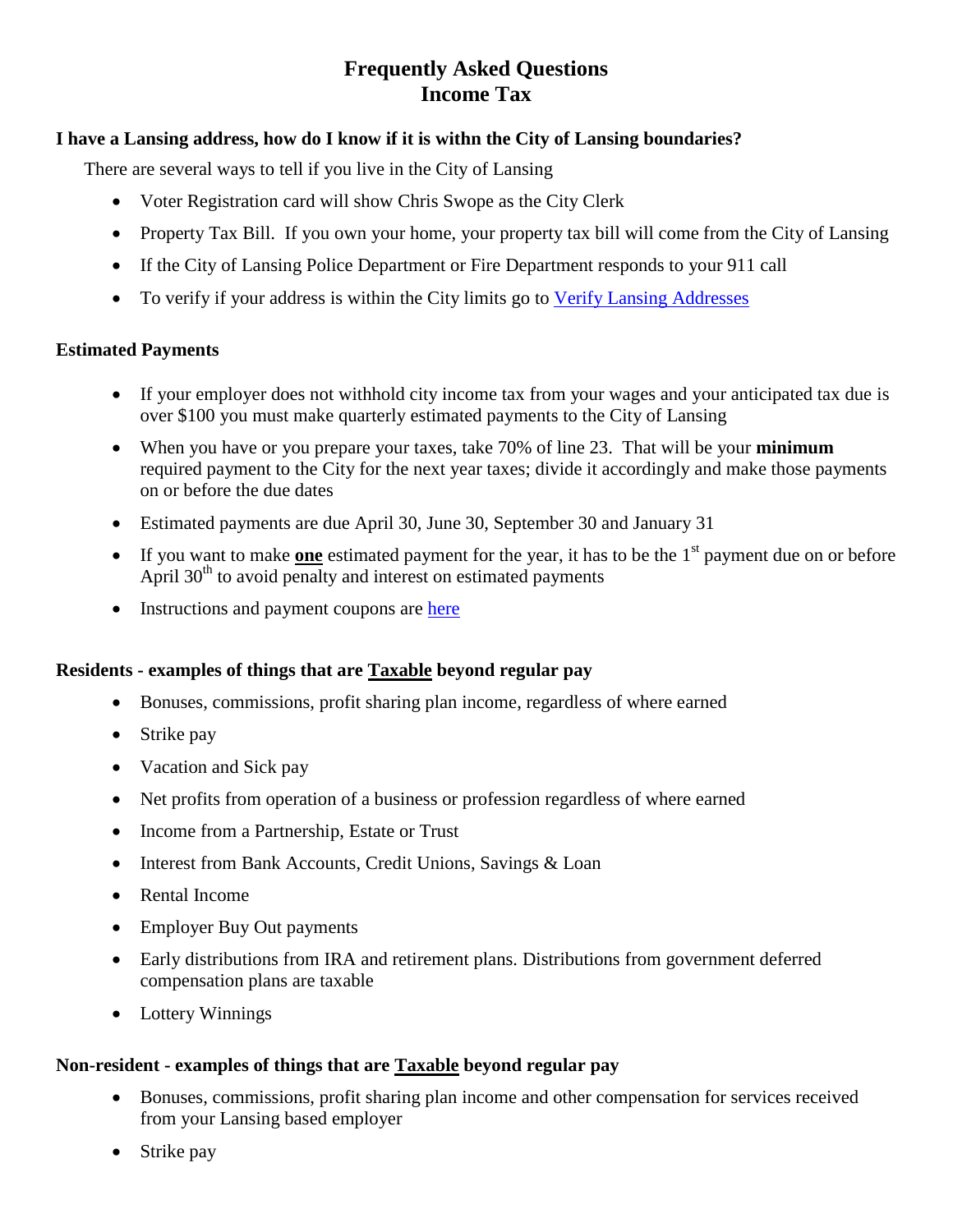- Vacation and Sick pay from your Lansing based employer
- Net profits from operation of a business or profession conducted in Lansing
- Net profits from rental of real and tangible property located in Lansing
- Net profits from sale or exchange of personal property located in Lansing
- Employer Buy Out payments from your Lansing based employer

# **Residents - examples of things that are not Taxable to the City of Lansing**

- Unemployment (however, it is taxable for your Federal and State returns)
- Workers Compensation
- Sub-Pay
- Regular distributions from retirement plans, age 59 ½ or older or code (2) in box (7) of Federal form 1099-R), except distributions from governmental deferred compensation plans

#### **Non-residents, examples of things that are not Taxable to the City of Lansing**

- Gains/losses from stock/bond transactions
- Interest, dividends and royalty income
- Income from trust and estates
- Qualified deferred compensation properly reported on From 1099-R

# **What are some examples of things that are not Deductible on my Lansing tax return**

- Parking fees
- Losses/gains from rental properties located **outside** the corporate limits of Lansing (**non-residents only)**

# **Are there employers in other townships that are considered Lansing based employers?**

Yes. There are several areas outside the City of Lansing limits that are considered inside the City due to 425 tax share agreements.

- General Motors Delta Township production facility (including assembly and regional stamping plants)
- Suppliers to the General Motors Delta Township production facility located around the plant
- Jackson National Life

# **Helpful Hints**

- Checks are payable to  $-$  "City of Lansing"
- Write the last four (4) digits of your social security number and/or file number on your check
- Never send a check or money order without some form of documentation; this could cause a delay in applying your payment properly
- When mailing returns, always keep a copy for your records